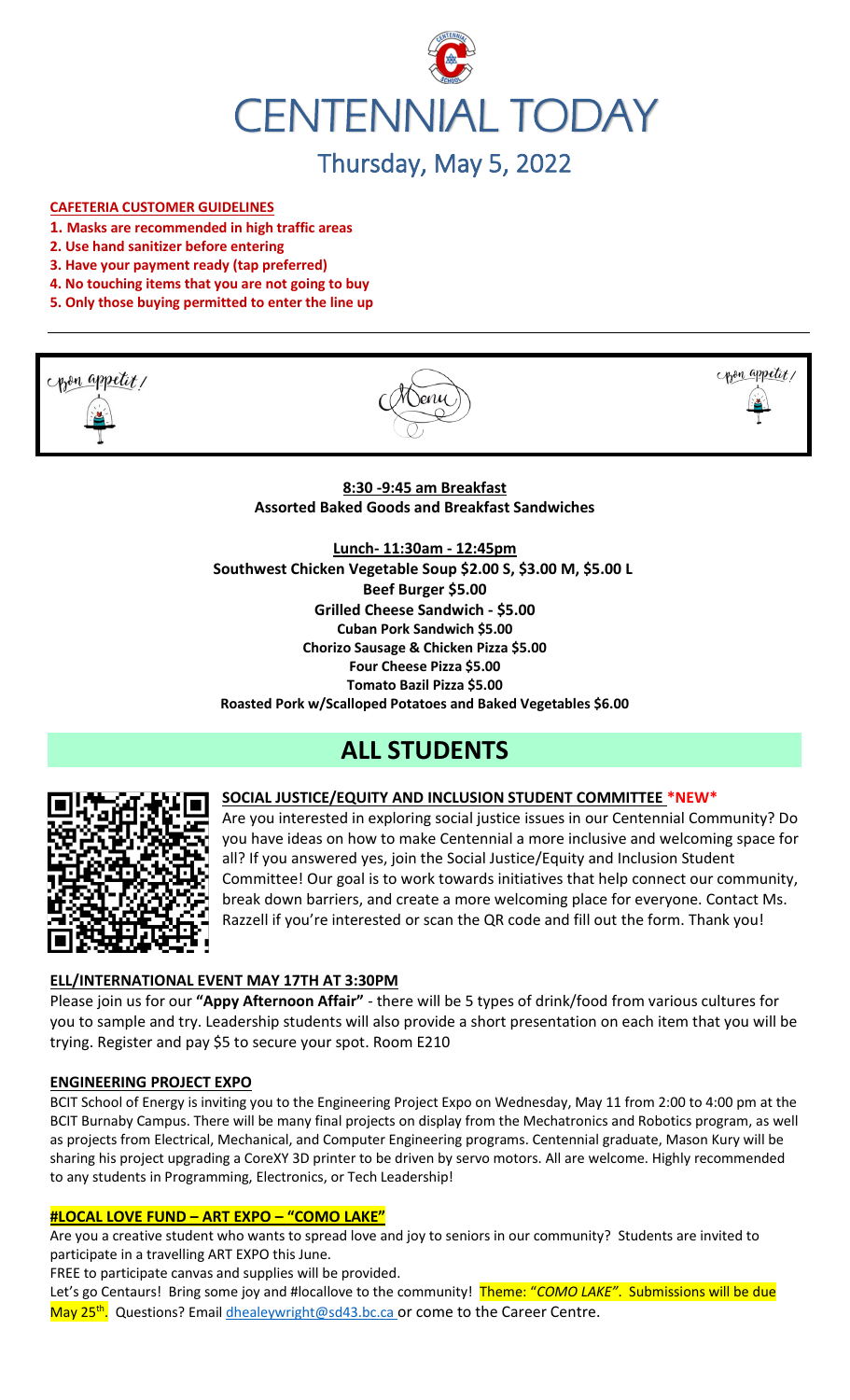#### **OPERATION THIS IS YOU! – FOR YOUNG FEMALES – ABBOTSFORD FIRE AND RESCUE – JUNE 12 <https://www.achieveanything.ca/thisisyou.html> for info and application**

## **Tactical Day with Abbotsford Fire & Rescue Services**

*LOCATION: Abbotsford, BC Sunday June 12, 2022 - 0900-1600*

*Ever wonder what it would be like as a firefighter? Now's your chance to find out, hands-on! Join us for an exciting day with the awesome crews at Abbotsford Fire & Rescue Services!* 

Activities include technical rescue, search and rescue, vehicle extrication, vehicle fire, medical aid, hazardous materials handling. Safety gear will be provided. *Restrictions:* Minimum Age - 16 Years, no maximum age. Proof of full vaccination required.

## **ATTENTION ALL GRADE 11 ART STUDENTS**

The Emily Carr Headstart Art Program will be offered next year at Gleneagle, but the application process is limited to 18 applicants who submit their completed applications and payment on a first come first served basis. If you are interested in more information, please see Mrs. Castro in the Art Room E121 **Immediately** for an application and information brochure. The course will carry degree credit at Emily Carr and transfer credit to other Fine Art programs. The course is particularly aimed at students considering post-secondary studies in visual art, media art or design. An **Emily Carr instructor** will teach the course on **Tuesday evenings** (6.00pm - 9.00pm) at **Gleneagle Secondary School** (room 107). **The application is due by May 25, 2022,** in order to be considered for the September 2022 intake.

## **GRADE 12**



**CAREER CENTRE Visit the online Centennial Career Centre Page [HERE](https://www.sd43.bc.ca/school/centennial/ProgramsServices/CareerCentre/experiences/Pages/default.aspx#/=)**

# **@cent43careercentre**

## **LOTUS LIGHT CHARITY SCHOLARSHIP**

Applicants will be assessed on scholastic record and community volunteer involvement. \$500. <http://vllcs.org/en/2022/03/llcs-accepting-2022-lotus-light-charity-scholarship-application/> Deadline extended to May 15th, 2022.

**UBC ENGINEERING – PROSPECTIVE STUDENTS EVERYTHING YOU NEED TO KNOW - ONLINE INFO SESSION** May 31<sup>st</sup>, 2022, 5pm – 6pm<https://www.bcschoolsports.ca/member-services/scholarships> REGISTER AT LINK

# **CURIOUS ABOUT DOUGLAS? CHECK OUT THIS VIDEO**

**<https://www.youtube.com/watch?v=z3xEb7RTdo4>**

## **DOUGLAS COLLEGE INFO SESSIONS (MAY & JUNE)**

THU MAY 19, 2022 @ 5:00 PM **ONLINE, ZOOM** THU JUN 23, 2022 @ 5:00 PM **ONLINE, ZOOM SIGN UP[: HTTPS://WWW.DOUGLASCOLLEGE.CA/FUTURE-STUDENTS/EXPLORE-DOUGLAS/INFORMATION-SESSIONS](https://www.douglascollege.ca/future-students/explore-douglas/information-sessions)**

## **ECCE AND HCA PATHWAYS PROGRAM (Domestic ESL) – VIRTUAL INFO SESSION (CAPU)**

**<https://capilanou.ca/about-capu/get-to-know-us/events/items/ecce-and-hca-pathways-program-info-session.php> May 11/22 7pm – 8pm**

## **BC TECH SCHOLARSHIPS – NOW OPEN!**

[https://wearebctech.com/members/technology-impact-awards-tias/2022-bc-tech-scholarship/](file://///d00-v02-p01/Shared_Data/076/Staff_Shared/Office/centennial%20today/Centennial%20Today%202021-2022/April%202022/​https:/wearebctech.com/members/technology-impact-awards-tias/2022-bc-tech-scholarship/)

- Deadline May 06/22. 2 X \$2,500 and \$1,000 bursary. 3.2 GPA and other criteria, and proof of enrolment by May 31st. Visit the link or the Career centre. Eligible disciplines include:
- **Biotech**
- Business & Technology
- Cleantech
- Computer Science
- Digital Media
- **Engineering**
- **Entrepreneurship**
- IT & Applied Technology
- **Management**
- Product Management
- Other technical programs

## **SPIRIT OF BC TECH SCHOLARSHIP**

The Spirit of BC Tech Scholarship fund bursary is an additional \$1000 award to the one post-secondary and the one grade 12 student who best exemplifies the values of BC's tech sector, this year the focus is on ambition. DUE May 6/2[2](https://wearebctech.com/members/technology-impact-awards-tias/2022-bc-tech-scholarship/) <https://wearebctech.com/members/technology-impact-awards-tias/2022-bc-tech-scholarship/>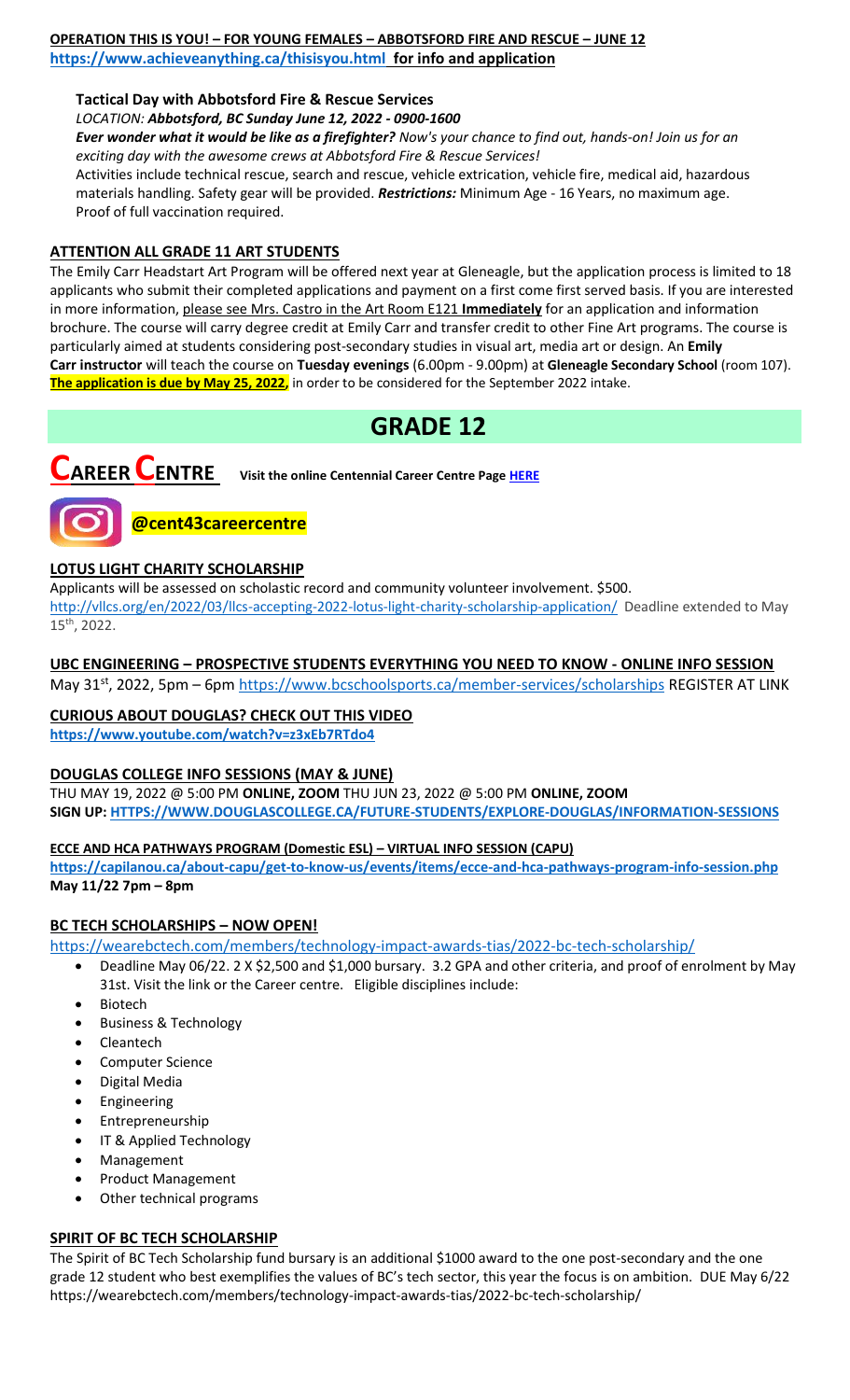## **MAY SCHOLARSHIP DEADLINES – FIND DETAILS HERE:<https://tinyurl.com/bdfe8k2d>**

MINDSHARE LEARNING TECHNOLOGY AWARD 5/12/2022 INDIGENOUS EDUCATION DEPARTMENT BURSARY applies directly 5/12/2022 COQUITLAM RETIRED TEACHERS' ASSOCIATION 5/12/2022 LOREINE SHANTZ - ALDERSON ELEMENTARY 5/13/2022 PACIFIC LEADERS' SCHOLARSHIP FOR CHILDREN OF PUBLIC SERVANTS 5/13/2022 BCAHA Tribute Fund Bursary 5/15/2022 Shashi Assanand Bursary (female) 5/15/2022 Maillardville Residents' Association Bursary 5/15/2022 BCAHA Bursaries 5/15/2022 Irving K Barber Indigenous Awards Trades and Undergrad 5/16/2022



## **BCIT FEATURED PROGRAMS**

Applications for many full-time programs are still open for Fall 2022. View the complete list of programs by status on the **[Program Availability](https://bcit.us8.list-manage.com/track/click?u=daf05330755626307efc8f07f&id=4d4ed36616&e=b29846f095)** page.

## **UNIVERSITY OF ALBERTA IN PERSON CAMPUS TOURS**

We are very excited to once again offer in-person University of Alberta campus tours starting May 11! Our in-person tours led by UAlberta Ambassadors are the perfect way for your students to get an inside look at our vibrant campus and U of A community. Tours can be booked at [uab.ca/tours](https://mx.technolutions.net/ss/c/gsby7xed_Q9kJKoUKuDGdBFBFhSssENYnEfiUuIzPCfFN0X3A85kPAIgyq7RiYgwd5ks3dapUcNxO2ND8vSVBYrkONj16vS1goC-KNmxqyzPGiP84ZPhBolxXehOVvJJoIydTyO79MzKzKWEvLKFkm_yV9EI63wdit-4TgQQwdxB7q-F7wKO6B1l7qPTTQqEY4-sfMYxk0jPxb8_vnjcU8J1KalNzAYWqvZsue4RhUs/3li/fiXawEMdS5CpVDRHZJ_kGA/h1/NOtRtynrGGfbhYYaY88O-aXOwt_ymLOenqdLtTeBrnQ).

## **JEAN LUMB FOUNDATION AWARDS**

Up to 10 X \$1000 awards across Canada in 9 categories, each with its own criteria. Chinese Heritage/Canadian citizen. Due May 23 by 9pm. Visi[t https://jeanlumbfoundation.ca/?page\\_id=6749](https://jeanlumbfoundation.ca/?page_id=6749)

New for 2022 **College Award (NEW)** The successful candidate will be enrolled full-time in a college, community college, college of applied arts or applied technology, institute of technology or science, CEGEP in Quebec, or career college, to study for a specific job in an industry, including business, applied arts, computer and mechanical technologies, electronics, health services, human resources, or trades, such as carpentry, electrical or plumbing.

## **VOLUNTEER IN SD43** \* 30 POSITIONS

Coquitlam School District's Summer Learning program is pleased to once again offer a volunteer opportunity for our students. Last year we placed approximately thirty students into SD43 Summer Learning classrooms, a valuable experience for students and teachers! Successful volunteers will be placed in local classrooms and earn necessary volunteer hours as well as a letter of reference.

[https://forms.office.com/Pages/ResponsePage.aspx?id=74xl2ZICUkKZJWRC3iSkS-](https://forms.office.com/Pages/ResponsePage.aspx?id=74xl2ZICUkKZJWRC3iSkS-W45W4oHn9IuQdblaYVE0lUOFk1MFlRTFlWWkhOOVlYNUJCSDQ0SkdFTi4u)[W45W4oHn9IuQdblaYVE0lUOFk1MFlRTFlWWkhOOVlYNUJCSDQ0SkdFTi4u](https://forms.office.com/Pages/ResponsePage.aspx?id=74xl2ZICUkKZJWRC3iSkS-W45W4oHn9IuQdblaYVE0lUOFk1MFlRTFlWWkhOOVlYNUJCSDQ0SkdFTi4u)

## **SUMMER JOB SEARCH?**

Job Bank - <https://www.jobbank.gc.ca/jobsearch/jobposting/35965594?source=searchresults> Indeed (Coquitlam) <https://ca.indeed.com/jobs?q=summer%20student%202022&l=British%20Columbia&vjk=23313e5494867a53>

## **VOLUNTEER OPPORTUNITES THIS SPRING**

Festivals and events are returning. Volunteers are needed! Career Centre - Centennial Secondary School [\(sd43.bc.ca\)](https://www.sd43.bc.ca/school/centennial/ProgramsServices/CareerCentre/experiences/Pages/default.aspx#/=)

## **KPU NEXT STEPS WORKSHOPS – MAY**

Next Steps Workshop, **May 16th, 3:30pm** Next Steps Workshop, **May 18th, 12 - 12:30,** condensed lunch time power session.

Register for a [Next Steps Workshop](http://crm-link.kpu.ca/c/7/eyJhaSI6MTY0ODQwMjEsImUiOiJkaGVhbGV5d3JpZ2h0QHNkNDMuYmMuY2EiLCJyaSI6ImNvbnRhY3QtNGZkMzgzYmJkZmY3ZWExMWE4MTUwMDBkM2EwYzhjNmQtZDI5MWU3MGZkMWYyNDJlYjk5OGU2OTFmYjc2ZGZmMjMiLCJycSI6IjAyLWIyMjEwMy0zOTg5OTViYTI1NGQ0NDE2YjBlMDQyODJkZjY3MTlhNiIsInBoIjpudWxsLCJtIjpmYWxzZSwidWkiOiIyIiwidW4iOiIiLCJ1IjoiaHR0cHM6Ly93d3cua3B1LmNhL2luZm8tc2Vzc2lvbnMvZnV0dXJlLXN0dWRlbnRzL25leHQtc3RlcHMvbWF5LTIwMjI_X2NsZGVlPVpNTFlTR1BPYXdvdUI0T0xzQnBsUHZFU0g1eUhvbnhCQlpuNFlnYzRINkV6V0ZWOVpLUWpKTmxic0hFM3RVQmImcmVjaXBpZW50aWQ9Y29udGFjdC00ZmQzODNiYmRmZjdlYTExYTgxNTAwMGQzYTBjOGM2ZC1kMjkxZTcwZmQxZjI0MmViOTk4ZTY5MWZiNzZkZmYyMyZlc2lkPTFkZmIzOThiLTRiYmItZWMxMS05ODNmLTAwMjI0ODNjYzE1YSJ9/SBu6RJHIXI6GRb2GoyGQMA)

## **HAVE YOU WON A SCHOLARSHIP?**

Fill out the form at the link or QR code to be added to the commencement programme. [https://forms.office.com/Pages/ResponsePage.aspx?id=74xl2ZICUkKZJWRC3iSkSwuEIlUQFhBOpXf92UwjudZURDgzNlU4](https://forms.office.com/Pages/ResponsePage.aspx?id=74xl2ZICUkKZJWRC3iSkSwuEIlUQFhBOpXf92UwjudZURDgzNlU4NEpMVzRFR0lLV0NaNU1EOVBGWC4u) [NEpMVzRFR0lLV0NaNU1EOVBGWC4u](https://forms.office.com/Pages/ResponsePage.aspx?id=74xl2ZICUkKZJWRC3iSkSwuEIlUQFhBOpXf92UwjudZURDgzNlU4NEpMVzRFR0lLV0NaNU1EOVBGWC4u)



## **SPORTS**

## **VOLUNTEER HOURS\*NEW\***

**The Jr. soccer team** is looking for a student photographer! If you have experience and free time after school email Coach Marrington at [rmarrington@sd43.bc.ca](mailto:rmarrington@sd43.bc.ca) and send us some of your best shots while expressing your interest. You will photograph the teams' games until the end of the season while accumulating volunteer hours- a letter will be provided at the end:)